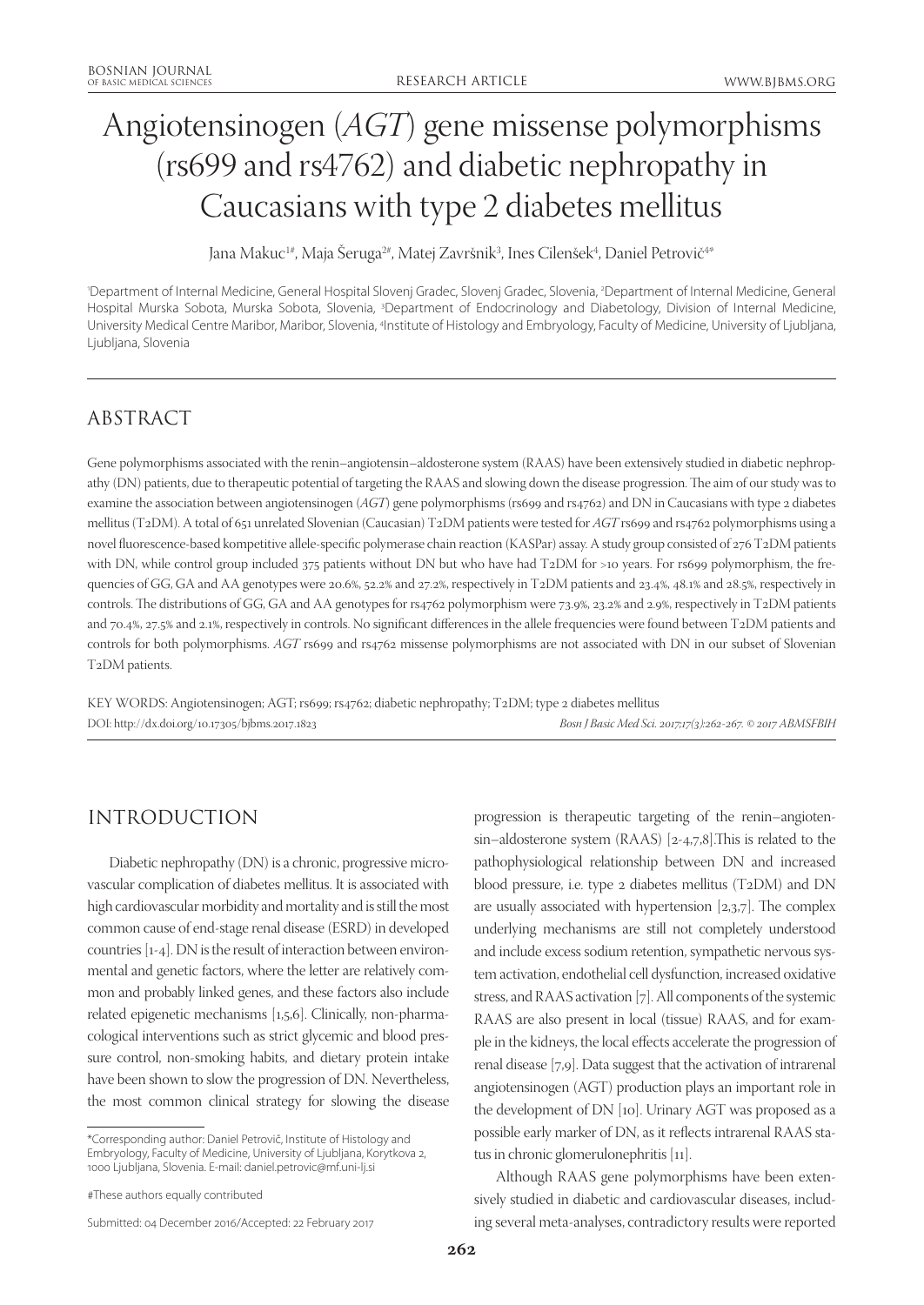[9,12-15]. *AGT* gene is located on the long arm of chromosome 1 (1q42-43), consisting of five exons and four introns [16]. *AGT* codes for 485 amino acids (AA), including: A signal peptide (AA 1-33), AGT chain (AA 34-485) and several other peptides, such as angiotensin I-III, which are all part of the RAAS. In brief, AGT is a plasma globulin belonging to the serpin family, synthetized in the liver. It is cleaved by renin which produces inactive decapeptide angiotensin I. Angiotensin-converting enzyme (ACE) converts angiotensin I to active octapeptide angiotensin II which increases aldosterone secretion, elevates blood pressure, and inhibits renin secretion by binding to angiotensin II receptors. ACE II forms angiotensin (1-7) from angiotensin II which has vasodilatory, antiproliferative, and apoptotic functions [17].

In this study, we investigated the possible effects of two missense single nucleotide polymorphisms (SNPs) of the *AGT* gene on DN. SNP rs699 is a T to C substitution in the exon 2, resulting in a functional methionine (M) to threonine (T) exchange at codon 268 (M268T). Previously, rs699 was positioned to the amino acid 235 and the SNP is therefore also referred to as M235T. The rs699 threonine variant is associated with higher plasma AGT levels and higher blood pressure [18,19].

SNP rs4762 is a C to T substitution in *AGT* exon 2 with a consequent functional threonine (T) to methionine (M) exchange at codon 207 (termed T207M or T174M). This polymorphism was not associated with higher plasma AGT levels [18].

The aim of our study was to examine the association between the *AGT* rs699 and rs4762 polymorphisms and DN in Caucasians with T2DM.

## MATERIALS AND METHODS

#### Patients

A total of 651 consecutive, unrelated Slovenian (Caucasian) T2DM patients from outpatient clinics of the University Medical Centre Maribor, General Hospitals Murska Sobota and Slovenj Gradec, Slovenia, were enrolled in the study in the period from 2010 to 2014. The T2DM patients were classified into two groups according to the presence of DN. A study group consisted of 276 T2DM patients with DN (DN+, cases), while control group included 375 patients without DN but who have had T2DM for >10 years (DN−, controls). Due to the cross-sectional study design, the cases and controls were not matched for their demographic, lifestyle, or medical characteristics.

The diagnosis of T2DM and DN was made according to the World Health Organization diagnostic criteria [20]. Patients with overt nephropathy, poor glycemic control, significant heart failure (New York Heart Association [NYHA]

II-IV), alcoholism, infection, and other causes of renal disease were excluded.

The study was approved by the national medical Ethics Committee and was performed in compliance with the Helsinki declaration. All patients were interviewed in person for lifestyle and medical information after signing an informed consent to participate in the study. The questions concerned age, sex, blood pressure, duration of T2DM and hypertension, body mass index (BMI), smoking status, incidence of microvascular complications of T2DM (diabetic retinopathy [DR], DN, diabetic foot [DF]), duration of DR, estimated glomerular filtration rate (eGFR), hemoglobin (Hb), total cholesterol, high-density lipoprotein (HDL) and low-density lipoprotein (LDL) cholesterol levels.

#### Biochemical analyses

Plasma glucose, Hb, glycated hemoglobin (HbA1c), urea, creatinine, cystatin C, total cholesterol, LDLs, HDLs, and triglycerides (TGs) were determined by standard biochemical methods. For each patient, albumin/creatinine ratio (ACR) was also determined in three urine samples according to diagnostic criteria.

#### Genotyping

Genomic DNA was extracted from 100 µl of peripheral blood using a Qiagen isolation kit (DNeasy Blood and Tissue Kit, Qiagen, Germany). The rs699 and rs4762 polymorphisms of the *AGT* gene were genotyped by LGC – Genomics Laboratories (Registered Office: LGC, Queens Road, Teddington, Middlesex, TW11 OLY, UK) using their novel fluorescence-based kompetitive allele-specific polymerase chain reaction [PCR] (KASPar) assay. The details of this method can be found at http://www.kbioscience.co.uk/. The following primers (5'-3') were used for PCR reaction:

- • *AGT* (rs699)/F: CAGGGTGCT GTCCACACTGG **ACCCC**
- • *AGT* (rs4762)/R:CCGTTT GTGCAGGGCCTGG CTCTCT.

#### Statistical analysis

Statistical analyses were conducted using SPSS program for Windows version 20 (SPSS Inc., Illinois, USA). The distribution of data was analyzed by the Kolmogorov–Smirnov test. Continuous variables were expressed as mean ± standard deviation (SD) when normally distributed, and compared by unpaired Student's *t*-test. The variables were expressed as median values (interquartile range [IQR]) when asymmetrically distributed, and compared using the Mann–Whitney *U* test. Chi-square test was used to compare discrete variables. Categorical variables were expressed as the number and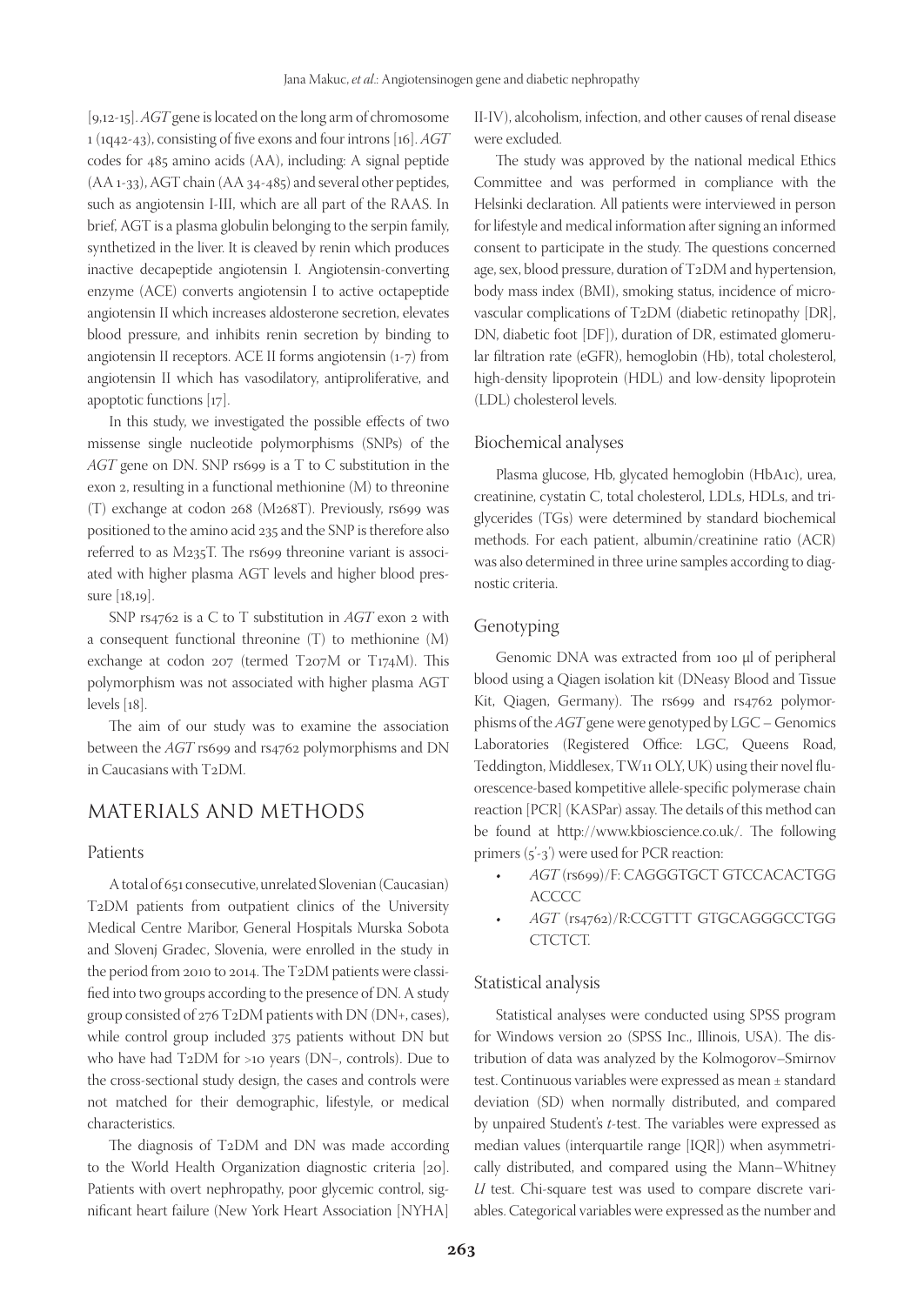percentage of patients. Furthermore, all variables that showed significant differences by the univariate analysis were analyzed together in a logistic regression analysis (for both analyses *p* < 0.05 was considered statistically significant). The deviation from Hardy-Weinberg equilibrium (HWE) was assessed by the exact test (http://ihg.gsf.de/) [21].

## RESULTS

The population characteristics are presented in Table 1. There were no significant differences between DN+ and DN− groups with respect to the age, sex, duration of T2DM, diastolic blood pressure (DBP), BMI, smoking status, duration of DR, eGFR, Hb, total cholesterol, HDL, and LDL cholesterol levels. However, there was a statistically significant difference in the duration of hypertension, systolic blood pressure (SBP), family history of cardiovascular disease (CVD), urine ACR, HbA1c, TG, fasting glucose, urea, and creatinine levels. Moreover, in DN+ group, a higher percentage of other chronic diabetic complications (i.e., DR and DF) was found compared to the patients without DN (Table 1).

Differences in parameters of kidney function (i.e., serum urea, creatinine, cystatin C, and urine ACR) were consistent with chronic kidney disease in DN+ group. These patients showed significantly more other chronic diabetic complications, such as DR and DF, and were more burdened with CVD, although no differences were found regarding their family history of CVD, smoking status, lipid profile, or diabetes duration. Importantly, they had worse glycemic control, higher SBP, and longer history of hypertension compared to the patients without DN (Table 1).

The genotype distribution and allele frequencies of *AGT* rs699 and rs4762 polymorphisms in DN+ and DN− groups are presented in Table 2. No significant differences in the allele frequencies were found between the two groups. In both groups, rs699 and rs4762 SNPs conformed to the HWE (DN+ group: rs699, *p* = 0.43; rs4762, *p* = 0.28; DN− group: rs699, *p* = 0.47;  $rs4762, p = 0.58$ ).

Furthermore, no association between the two SNPs and DN was found in the multivariate logistic regression analysis adjusted for different confounders (i.e., duration of hypertension, SBP, CVD, DR, DF, HbA1c, fasting glucose, urea, creatinine, cystatin C, urine ACR), according to the co-dominant genetic model (Table 3).

## DISCUSSION

In our study DN+ patients showed higher CVD morbidity compared to the controls, despite adjusted CVD family burden; furthermore, they showed higher BMI, and differences with regard to the smoking habits and lipid profile were also observed between the two groups. Hypertension contributes to the increased incidence of CVD in patients with DN [7]; therefore, blood pressure control is of special interest in these patients. There is also a relationship between T2DM, DN, and increased blood pressure. The latter is commonly present in patients with T2DM before DN development and leads to further progression of kidney disease in existing DN. Taking into account the beneficial effects of RAAS therapeutic targeting [2-4,7,8], the effect of RAAS gene polymorphisms on the development and progression of DN has been in focus. The RAAS genes have been studied extensively in both hypertension and control patients, with several well-designed meta-analyses that both confirmed and opposed the role of the RAAS gene polymorphisms in this condition [21].

Numerous studies also investigated the role of *AGT* rs699 polymorphism (M235T, M268T) in DM and chronic diabetic complications. Although an association with insulin resistance [22], serum AGT and blood pressure was noted [18,19], a systematic review of 73 studies by Rahimi et al. [9] indicated that this polymorphism does not affect the risk of DM and could not be associated with DR nor diabetic neuropathy [9]. In certain populations, the association between increased risk of DN and the polymorphic allele T or genotype TT was demonstrated (i.e., in two Indian populations [23,24], a Pakistani [25], Tunisian [26], Taiwanese [27], Japanese [28], Chinese [29], and Turkish population [30]). However, the reviews and extensive meta-analyses could not confirm the association of rs699 with DN [13,14,31,32]. Our results match these findings as we found no association between rs699 and DN in the T2DM population, and they also resemble the results obtained for Polish [33] and German population [34].

In contrast to rs699, *AGT* rs4762 polymorphic variant (T207M, T174M) was not included in the meta-analyses, as most individual studies did not show the association of rs4762 with DN [25,27] nor with ESRD [31]. The association of rs4762 with DN was only confirmed in Taiwanese population [27]. In addition, rs4762 was not associated with plasma AGT levels [18]. Similarly, we found no association between rs4762 and DN in our population.

Previous studies suggested that the association of *AGT* polymorphisms with different phenotypes varies across racial/ethnic groups [22,35], and this could potentially explain the negative results obtained in our study. Nevertheless, a meta-regression analysis was performed to evaluate the effect of ethnic heterogeneity on the results of association studies for various genes. They concluded that the lack of association of several genes (but not the *AGT*) with DN could be explained by ethnic heterogeneity [13]. Our results could also be related to the fact that DN is not the only cause of kidney disease in DM patients. Moreover, although renal biopsy is the gold standard for the diagnosis of DN, it is not commonly performed in DM patients. Instead, the diagnosis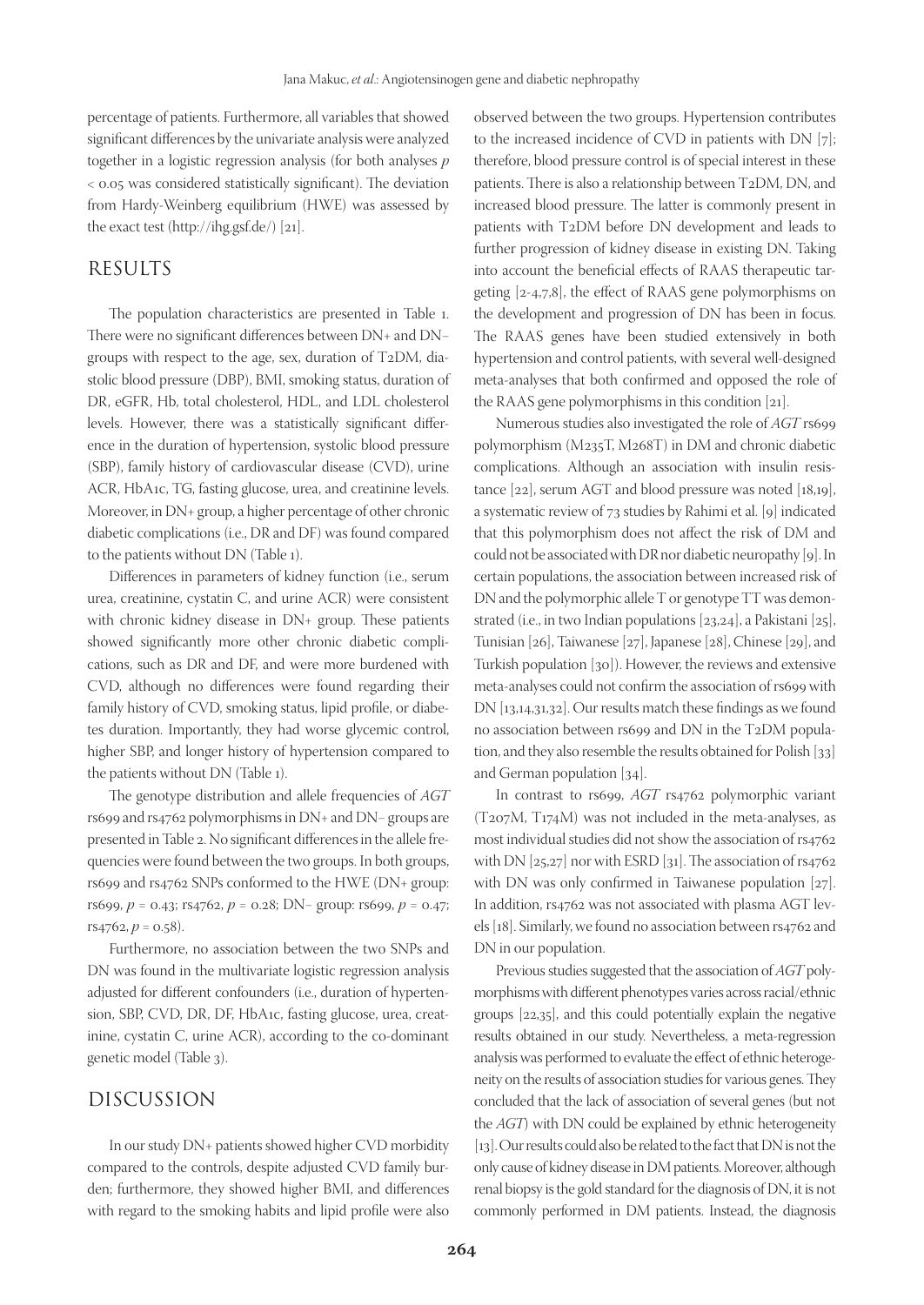| Characteristics                                        | $\text{Cases (DN+)}$                      | Controls (DN-)     | Significant $(p)$ |  |
|--------------------------------------------------------|-------------------------------------------|--------------------|-------------------|--|
| Number                                                 | 276                                       | 375                |                   |  |
| Sex (M)                                                | 59.1%                                     | 52.4%              | 0.1               |  |
| Age (years)                                            | $64.75 \pm 9.15$                          | $63.75 \pm 8.0$    | 0.13              |  |
| Duration of T2DM (years)                               | 14.0 (10.0-19.0)                          | $13.5(11.0-18.3)$  | 0.84              |  |
| Duration of hypertension (years)                       | $10(5-17)$                                | $10(4-15)$         | 0.06              |  |
| SBP (mm Hg)                                            | $155.27 \pm 18.92$                        | 149.84±19.63       | < 0.001           |  |
| DBP (mm Hg)                                            | 84.87±11.63                               | 84.06±11.42        | 0.36              |  |
| BMI                                                    | $31.3 \pm 4.68$                           | $30.77 \pm 5.0$    | 0.23              |  |
| Active smokers (%)                                     | 6.6                                       | 8.9                | 0.31              |  |
| $CVD$ $%$                                              | 20.0                                      | 12.2               | 0.007             |  |
| Family history of CVD (%)                              | 41.3                                      | 58.7               | 0.91              |  |
| DR(%)                                                  | 37.8                                      | 24.6               | < 0.001           |  |
| Duration of DR (years)                                 | $3.94 \pm 3.11$                           | $6.54 \pm 7.03$    | 0.23              |  |
| DN(%)                                                  | 9.1                                       | 6.0                | 0.38              |  |
| DF(%)                                                  | 15.5                                      | 8.1                | 0.03              |  |
| Serum-HbA1c (%)                                        | $7.98 \pm 1.38$                           | $7.65 \pm 1.14$    | 0.001             |  |
| Serum-fasting glucose (mmol/L)                         | $9.03 \pm 2.76$                           | $8.51 \pm 2.53$    | 0.01              |  |
| Serum-Hb (g/L)                                         | 139.39±14.91                              | 139.40±12.96       |                   |  |
| Serum-urea (mmol/L)                                    | $7.35 \pm 3.73$                           | $6.25 \pm 1.91$    | < 0.001           |  |
| Serum-creatinine (µmol/L)                              | 81.0 (66.0-103.0)                         | 76.0 (64.0-89.8)   | 0.002             |  |
| Male sex                                               | 92.0 (71.5-107.0)*<br>$82.5(69.0-95.0)$ * |                    | 0.006             |  |
| Female sex                                             | $70.5(55.8-88.3)$ **                      | 70.0 (59.0-81.0)** | 0.7               |  |
| eGFR (MDRD equation, ml/min)                           | 72.6±19.74                                | $75.22 \pm 15.16$  | 0.22              |  |
| Male sex                                               | 71.97±19.45*                              | 77.66±14.33*       | $0.002*$          |  |
| Female sex                                             | 74.31±20.72**                             | 72.45±15.69**      | $0.13**$          |  |
| Serum-cystatin C (mg/L)                                | $0.8(0.7-1.1)$                            | $0.7(0.6-0.9)$     | < 0.001           |  |
| Serum-total cholesterol (mmol/L)                       | $4.62 \pm 1.17$                           | $4.55 \pm 0.99$    | 0.42              |  |
| Serum-HDL (mmol/L)                                     | $1.23 \pm 0.35$                           | $1.26 \pm 0.36$    | 0.29              |  |
| Serum-LDL (mmol/L)                                     | $2.59 \pm 0.95$                           | $2.57 \pm 0.80$    | 0.73              |  |
| Serum-TGs (mmol/L)                                     | $1.6(1.1-2.5)$                            | $1.5(1.0-2.3)$     | 0.04              |  |
| U-albumin/creatinine ratio (g/mol) - Sample Number 1   | $9.4(4.5-33.6)$                           | $1.0(0.6-1.6)$     | < 0.001           |  |
| U-albumin/creatinine ratio (g/mol) - Sample Number 2   | $10.6(4.5-33.9)$                          | $1.0(0.7-1.7)$     | < 0.001           |  |
| U-albumin/creatinine ratio $(g/mol)$ – Sample Number 3 | $9.5(4.3-33.9)$                           | $1.1(0.7-1.8)$     | < 0.001           |  |

**TABLE 1.** Population characteristics of T2DM patients with DN (DN+, cases) and patients without DN but who have had T2DM for >10 years (DN−, controls)

\*Comparing men with DN versus men without DN. \*\*Comparing women with DN versus women without DN. Data are presented as mean±SD, proportions/percentages and median (interquartile range [IQR]) values. SBP: Systolic blood pressure; DBP: Diastolic blood pressure; BMI: Body mass index; CVD: Cardiovascular disease; DR: Diabetic retinopathy; DN: Diabetic neuropathy; DF: Diabetic foot; HbA1c: Glycated hemoglobin; Hb: Hemoglobin; eGFR: Estimated glomerular filtration rate; MDRD: Modification of Diet in Renal Disease; HDL: High-density lipoprotein; LDL: Low-density lipoprotein; TGs: Triglycerides; U: Urine

**TABLE 2.** Distribution of AGT rs699 and rs4762 genotypes and alleles in patients with diabetic nephropathy (cases) and in those without diabetic nephropathy (controls)

| Genotypes and alleles | Cases $(276)$ | Controls (375) | $p$ value |  |
|-----------------------|---------------|----------------|-----------|--|
| rs699                 |               |                |           |  |
| GG                    | 57(20.6)      | 88 (23.4)      |           |  |
| GA                    | 144 (52.2)    | 180(48.1)      | 0.56      |  |
| AA                    | 75(27.2)      | 107(28.5)      |           |  |
| G allele (%)          | 258           | 356            |           |  |
| A allele (%)          | 294           | 394            | 0.8       |  |
| PHWE <sup>+</sup>     | 0.43          | 0.47           |           |  |
| rs4762                |               |                |           |  |
| GG                    | 204 (73.9)    | 264 (70.4)     |           |  |
| GA                    | 64(23.2)      | 103(27.5)      | 0.41      |  |
| AA                    | 8(2.9)        | 8(2.1)         |           |  |
| G allele (%)          | 472           | 631            |           |  |
| A allele (%)          | 80            | 119            | 0.5       |  |
| PHWE <sup>+</sup>     | 0.28          | 0.58           |           |  |

<sup>† P</sup><sub>HWE</sub> values were computed using Pearson's goodness-of-fit Chi-square (1 degrees of freedom [df ]). HWE: Hardy-Weinberg equilibrium

of DN is based on a combination of kidney disease and other specific characteristics [7,20]. Finally, our results are most likely the consequence of DN being a polygenic trait. Similarly, the results of other studies that identified genes or genome regions associated with DN were quite inconsistent [5]. Thus, the focus should not only be on single polymorphisms when investigating genetic basis of DN. In addition, epigenetic mechanisms are also involved in DN development (e.g., DNA methylation, chromatin histone modifications, and functional noncoding RNAs [6]), and therefore should be considered in future studies.

## CONCLUSION

*AGT* rs699 and rs4762 missense polymorphisms are not associated with DN in our subset of Slovenian T2DM patients. Overall, our results contribute, at least partially, to better understanding of the genetic background of DN.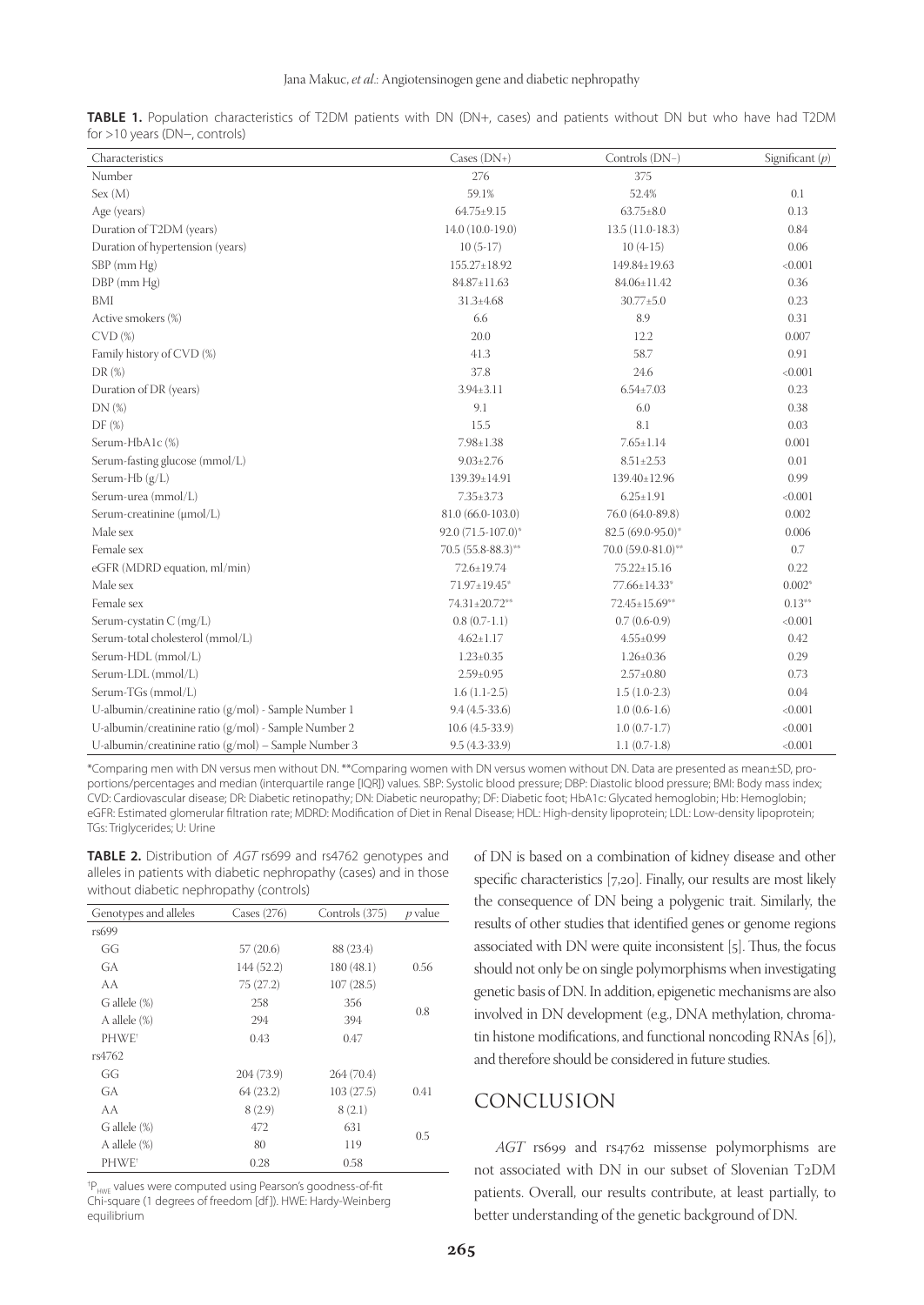| Inheritance model | Genotype | Cases (276) | Controls (375) | Unadjusted OR, 95% CI/p value | Adjusted OR, 95% CI/p value <sup>+</sup> |
|-------------------|----------|-------------|----------------|-------------------------------|------------------------------------------|
| rs699             |          |             |                |                               |                                          |
| Co-dominant       | GG       | 57(20.6)    | 88 (23.4)      | $0.92(0.59-1.44)/0.72$        | $1.12(0.42 - 2.95)/0.82$                 |
|                   | GA       | 144(52.2)   | 180 (48.1)     | $1.14(0.78-1.65)/0.50$        | 1.65 (0.74-3.66)/0.22                    |
|                   | AA       | 75(27.2)    | 107(28.5)      | Reference                     | Reference                                |
| rs4762            |          |             |                |                               |                                          |
| Co-dominant       | GG       | 204(73.9)   | 264(70.4)      | $0.80(0.56-1.15)/0.64$        | $0.94(0.45-1.96)/0.86$                   |
|                   | GA       | 64(23.2)    | 103(27.5)      | $1.29(0.48-3.51)/0.61$        | $0.14(0.01 - 2.25)/0.16$                 |
|                   | AA       | 8(2.9)      | 8(2.1)         | Reference                     | Reference                                |
|                   |          |             |                |                               |                                          |

**TABLE 3.** Association of AGT rs699 and rs4762 polymorphisms with DN in the Slovenian (Caucasian) T2DM population according to logistic regression analysis

† <sup>p</sup> values were adjusted for duration of hypertension, systolic blood pressure, cardiovascular disease, diabetic retinopathy, diabetic foot, HbA1c, serum-fasting glucose, serum-urea, serum-creatinine, serum-cystatin, urea-albumin/creatinine ratio (g/mol) - sample Number 1-3. OR: Odds ratio; CI: Confidence interval; HbA1c: Glycated hemoglobin; DN: Diabetic neuropathy

## DECLARATION OF INTERESTS

The authors declare no conflict of interests

## REFERENCES

- [1] Gross JL, de Azevedo MJ, Silveiro SP, Canani LH, Caramori ML, Zelmanovitz T. Diabetic nephropathy: Diagnosis, prevention, and treatment. Diabetes Care 2005;28(1):164-76. https://doi.org/10.2337/diacare.28.1.164.
- [2] Yacoub R, Campbell KN. Inhibition of RAS in diabetic nephropathy. Int J Nephrol Renovasc Dis 2015;8:29-40. DOI: 10.2147/IJNRD. S37893.
- [3] Gnudi L, Goldsmith D. Renin angiotensin aldosterone system (RAAS) inhibitors in the prevention of early renal disease in diabetes. F1000 Rep 2010;2:18. DOI: 10.3410/M2-18.
- [4] Shlipak M. Diabetic nephropathy. BMJ Clin Evid 2009;2009. pii:0606.
- [5] Carpena MP, Rados DV, Sortica DA, Souza BM, Reis AF, Canani LH, et al. Genetics of diabetic nephropathy. Arq Bras Endocrinol Metabol 2010;54(3):253-61.
	- https://doi.org/10.1590/S0004-27302010000300002.
- [6] Kato M, Natarajan R. Diabetic nephropathy emerging epigenetic mechanisms. Nat Rev Nephrol 2014;10(9):517-30. https://doi.org/10.1038/nrneph.2014.116.
- [7] Van Buren PN, Toto R. Hypertension in diabetic nephropathy: Epidemiology, mechanisms, and management. Adv Chronic Kidney Dis 2011;18(1):28-41.

https://doi.org/10.1053/j.ackd.2010.10.003.

- [8] Ahmad J. Management of diabetic nephropathy: Recent progress and future perspective. Diabetes Metab Syndr 2015;9(4):343-58. https://doi.org/10.1016/j.dsx.2015.02.008.
- [9] Rahimi Z, Moradi M, Nasri H. A systematic review of the role of renin angiotensin aldosterone system genes in diabetes mellitus, diabetic retinopathy and diabetic neuropathy. J Res Med Sci 2014;19(11):1090-8.
- [10] Kamiyama M, Urushihara M, Morikawa T, Konishi Y, Imanishi M, Nishiyama A, et al. Oxidative stress/angiotensinogen/renin-angiotensin system axis in patients with diabetic nephropathy. Int J Mol Sci 2013;14(11):23045-62.

https://doi.org/10.3390/ijms141123045.

- [11] Urushihara M, Kagami S. Urinary angiotensinogen as a biomarker of nephropathy in childhood. Int J Nephrol 2011;2011:206835. https://doi.org/10.4061/2011/206835.
- [12] Ewens KG, George RA, Sharma K, Ziyadeh FN, Spielman RS. Assessment of 115 candidate genes for diabetic nephropathy by transmission/disequilibrium test. Diabetes 2005;54(11):3305-18. https://doi.org/10.2337/diabetes.54.11.3305.
- [13] Rizvi S, Raza ST, Mahdi F. Association of genetic variants with diabetic nephropathy. World J Diabetes 2014;5(6):809-16.

https://doi.org/10.4239/wjd.v5.i6.809.

- [14] Gao T, Huang L, Fu Q, Bai Y. Association of polymorphisms in the AGT gene (M235T, T174M) with ischemic stroke in the Chinese population. J Renin Angiotensin Aldosterone Syst 2015;16(3):681-6. https://doi.org/10.1177/1470320315583600.
- [15] Gaillard I, Clauser E, Corvol P. Structure of human angiotensinogen gene. DNA 1989;8(2):87-99.
- https://doi.org/10.1089/dna.1.1989.8.87. [16] Moon JY. Recent update of renin-angiotensin-aldosterone sys-
- tem in the pathogenesis of hypertension. Electrolyte Blood Press 2013;11(2):41-5.

https://doi.org/10.5049/EBP.2013.11.2.41.

- [17] Brand E, Chatelain N, Paillard F, Tiret L, Visvikis S, Lathrop M, et al. Detection of putative functional angiotensinogen (AGT) gene variants controlling plasma AGT levels by combined segregation-linkage analysis. Eur J Hum Genet 2002;10(11):715-23. https://doi.org/10.1038/sj.ejhg.5200874.
- [18] Sethi AA, Nordestgaard BG, Tybjaerg-Hansen A. Angiotensinogen gene polymorphism, plasma angiotensinogen, and risk of hypertension and ischemic heart disease: A meta-analysis. Arterioscler Thromb Vasc Biol 2003;23(7):1269-75.

https://doi.org/10.1161/01.ATV.0000079007.40884.5C.

- [19] World Health Organization. Definition, diagnosis and classification of diabetes mellitus and its complications. Report of a WHO Consult. Part 1: Diagnosis and Classification of Diabetes Mellitus. Geneva: WHO Department of Noncommunicable Disease Surveillance; 1999. p. 1-59.
- [20] Elston RC, Forthofer R. Testing for Hardy-Weinberg equilibrium in small samples. Biometrics 1977;33(3):536-42. https://doi.org/10.2307/2529370.
- [21] Norton GR, Brooksbank R, Woodiwiss AJ. Gene variants of the renin-angiotensin system and hypertension: From a trough of disillusionment to a welcome phase of enlightenment? Clin Sci (Lond) 2010;118(8):487-506. https://doi.org/10.1042/CS20090498.
- [22] Underwood PC, Sun B, Williams JS, Pojoga LH, Raby B, Lasky-Su J, et al. The association of the angiotensinogen gene with insulin sensitivity in humans: A tagging single nucleotide polymorphism and haplotype approach. Metabolism 2011;60(8):1150-7. https://doi.org/10.1016/j.metabol.2010.12.009.
- [23] Prasad P, Tiwari AK, Kumar KM, Ammini AC, Gupta A, Gupta R, et al. Chronic renal insufficiency among Asian Indians with type 2 diabetes: I. Role of RAAS gene polymorphisms. BMC Med Genet 2006;7:42.

https://doi.org/10.1186/1471-2350-7-42.

[24] Ahluwalia TS, Ahuja M, Rai TS, Kohli HS, Bhansali A, Sud K, et al. ACE variants interact with the RAS pathway to confer risk and protection against Type 2 diabetic nephropathy. DNA Cell Biol 2009;28(3):141-50.

https://doi.org/10.1089/dna.2008.0810.

[25] Shaikh R, Shahid SM, Mansoor Q, Ismail M, Azhar A. Genetic variants of ACE (insertion/deletion) and AGT (M268T) genes in patients with diabetes and nephropathy. J Renin Angiotensin